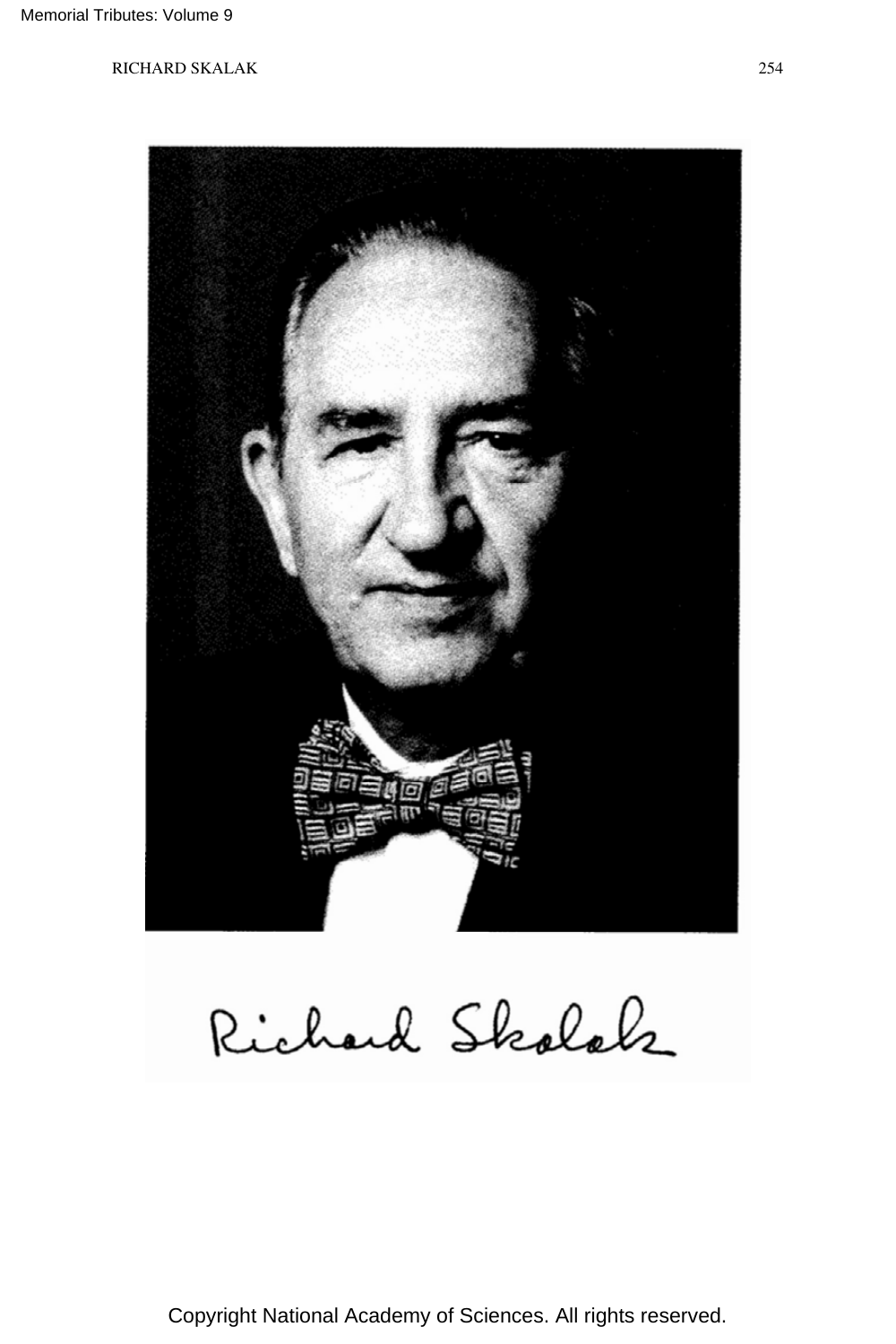# **RICHARD SKALAK**

### *1923-1997*

#### BY SHU CHIEN

**R**ICHARD SKALAK, an internationally renowned authority in bioengineering, mechanical engineering, and civil engineering, died on August 17, 1997, at the age of seventy-four.

Elected to the National Academy of Engineering in 1988, Richard was a leader in applying engineering principles and techniques to elucidate many important biomedical problems. He had the unique ability to combine elegant theoretical modeling with modern experimental investigations to develop new concepts on the structure and function of living systems in health and disease.

During his career, which spanned more than half a century, Richard published more than two hundred original scientific papers and authored six books. He trained twenty Ph.D. students and a similar number of postdoctoral fellows, most of whom hold key positions in academia and industry. His outstanding research and educational efforts have generated strong effects worldwide in fluid mechanics, biorheology, and tissue engineering.

Richard received his B.S. (1943), C.E. (1946), and Ph.D. (1954) in civil engineering and engineering mechanics from Columbia University. From 1944 to 1946 he served in the U.S. Naval Reserve as an instructor in radar and sonar in Washington, D.C. He was an instructor in the Department of Civil Engineering and Engineering Mechanics at Columbia from 1948 to 1954, while pursuing his Ph.D. study. He was appointed assistant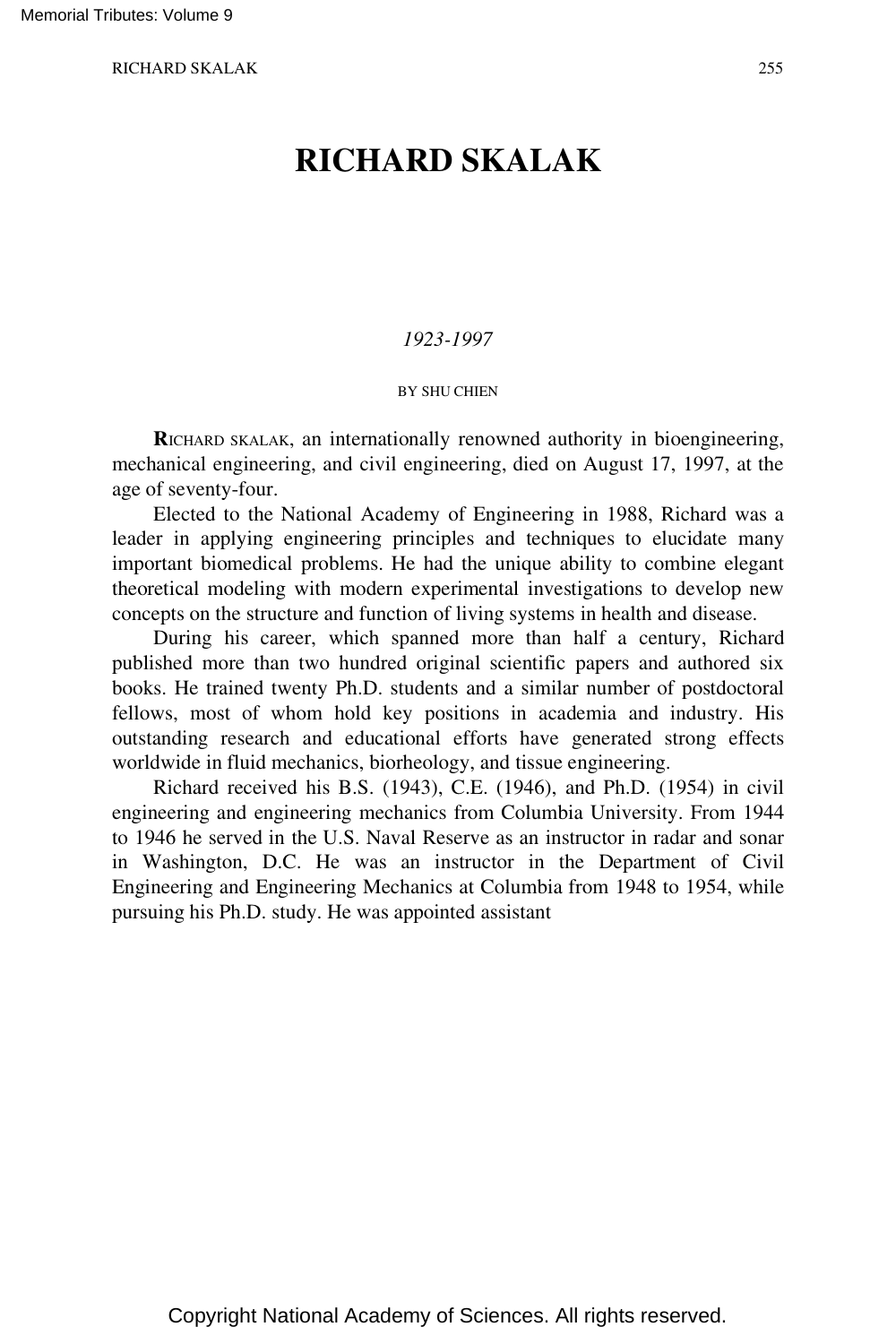professor in the department in 1954 and a full professor in 1964. Richard was a talented and dedicated teacher; he won the Columbia University Great Teacher Award in 1973. He was appointed James Kip Finch Professor of Engineering Mechanics in 1976. At Columbia, Richard was also director of the Bioengineering Institute (1978 to 1988) and chairman of the Department of Civil Engineering and Engineering Mechanics (1985 to 1988). After forty years of distinguished service at Columbia, in 1988 Richard was recruited by the University of California, San Diego (UCSD), as professor of bioengineering.

Richard's early research at Columbia was focused on fluid mechanics. He made significant contributions to the analysis of water hammer effects and fluid turbulence. In 1960 to 1961 he spent a sabbatical year with Professor George Batchelor in the Department of Theoretical Physics and Applied Mechanics of Cambridge University, studying the statistical theory of turbulence. In the mid-1960s he began to combine engineering mechanics and biomedical sciences in his pioneering investigations with Dr. Alfred Fishman and colleagues at Columbia University College of Physicians and Surgeons on wave propagation in pulmonary circulation.

In 1967 to 1968 Richard spent a sabbatical year in Dr. P.I. Brånemark's laboratory at the University of Gothenburg, where he conducted the classical work on experimental studies and theoretical analysis of the flow and deformation of human blood cells in living microcirculation. Upon returning to Columbia, he initiated a series of imaginative and pace-setting research studies on blood rheology, including the rheological properties of red blood cells and cell membranes, viscoelasticity of white blood cells in the passive and active states, microrheological and molecular bases of cell aggregation and adhesion, blood cell interactions in capillaries and microvascular networks, and flow properties of blood in circulation. These interdisciplinary studies established the biorheological principles of blood flow and have important implications in many disease states.

Richard also made prominent contributions in several other fields of bioengineering, including the biomechanics of craniofacial growth, lung parenchyma, skin replacement,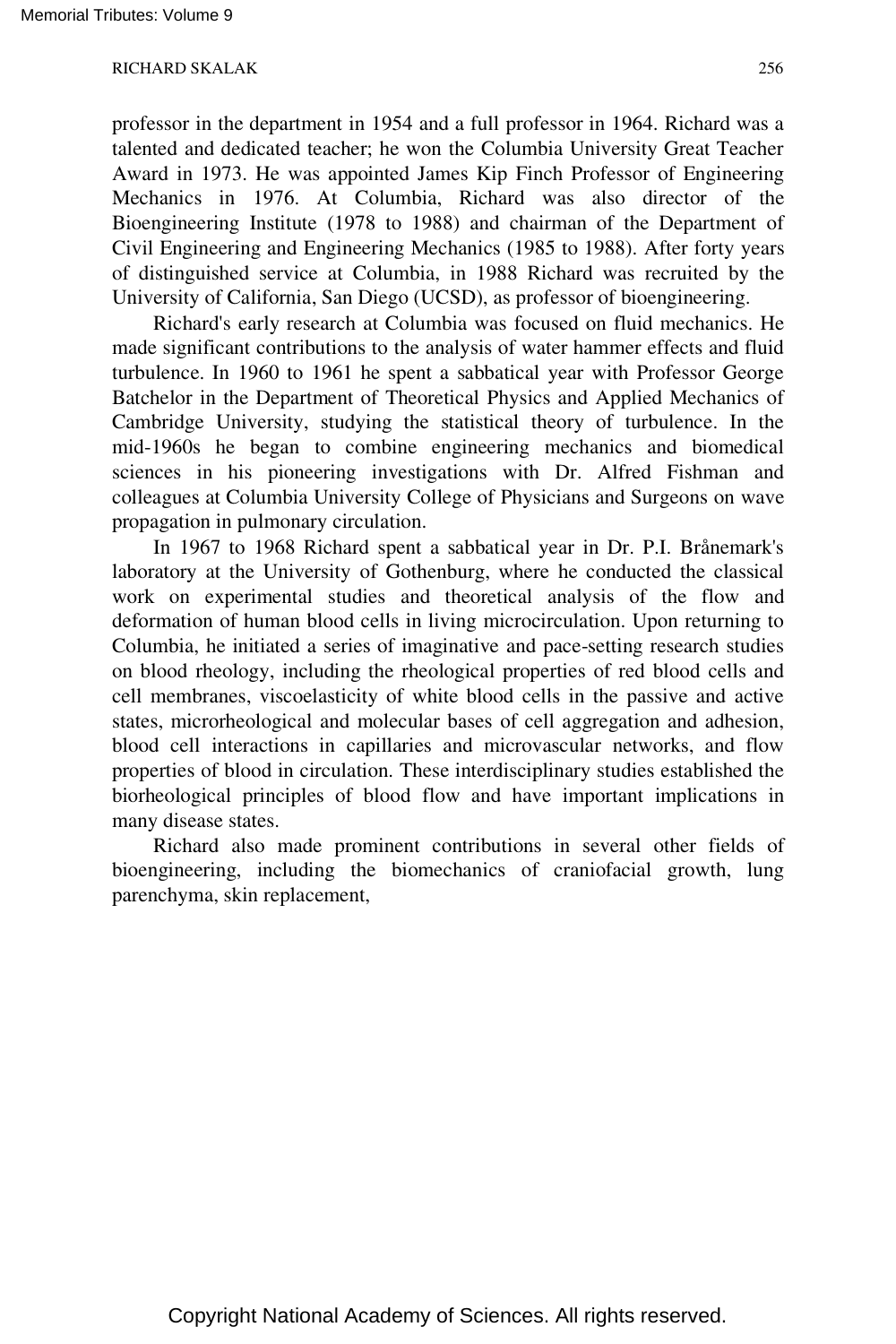osseointegration, and titanium implants. He played a major role in fostering tissue engineering, in which the principles and methods of engineering and life sciences are integrated to understand the structure-function relationships in normal and pathological tissues and to develop biological substitutes for the restoration, maintenance, or improvement of tissue functions. He organized the first few symposia in tissue engineering and fostered its development as the new frontier of biomedical engineering.

Richard had an outstanding ability to formulate problems by distilling their essence into clear mathematical form and to seek out the subject that is fundamental and important. His analytical approach guided many innovative experimental studies and generated new understanding of biological function. He had an unceasing, unselfish drive to create and innovate, and to teach by example these qualities to students and associates. He was extremely interested in the education of young scientists. Even during the last few weeks of his life, Richard held regular research discussions with his students and fellows; in fact, he made the sessions more frequent to provide as much guidance as possible.

In recognition of his outstanding achievements, Richard received many awards and honors. These included the Alza Medal from the Biomedical Engineering Society (1983), the Poiseuille Medal from the International Society of Biorheology (1989), and the Theodore von Kármán Medal from the American Society of Civil Engineers (1987). The American Society of Mechanical Engineers bestowed on him the Centennial Service Award (1980), the H.R. Lissner Award (1985), the Melville Medal (1990), and the Applied Mechanics Division Award (1997).

Richard was elected to many honorific societies. He was a fellow of the American Society of Mechanical Engineers, American Academy of Mechanics, American Society of Civil Engineers, New York Academy of Medicine, Society of Engineering Science, American Institute of Medical and Biological Engineering, and American Association for the Advancement of Science. In 1990 he was awarded the Medal of Merit from the Czechoslovakian Academy of Sciences and an honorary M.D. degree from the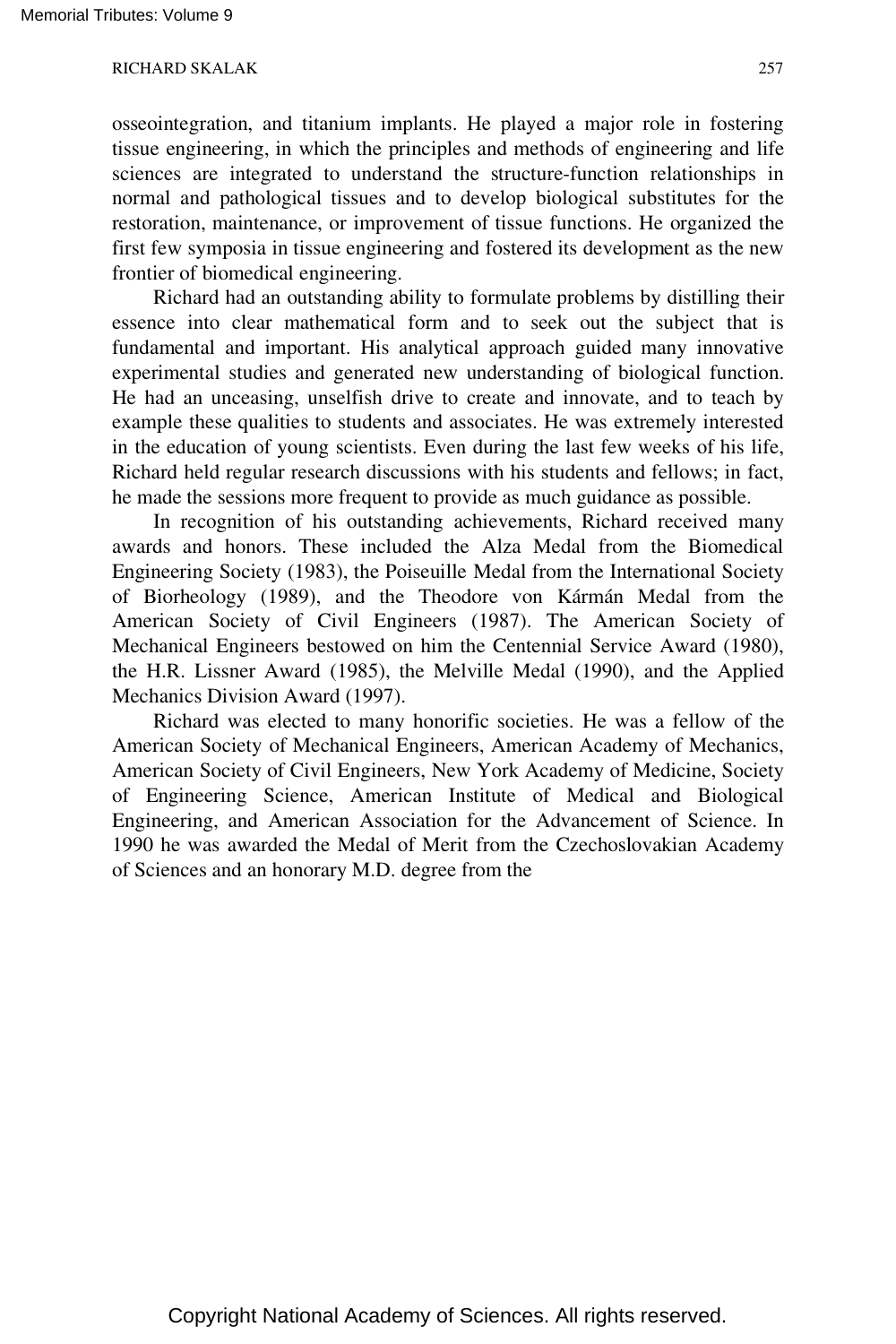University of Gothenburg.

Richard served in many leadership capacities for professional societies and scientific journals. He was president of the Society of Engineering Science and the Society of Biomedical Engineering and editor-in-chief of the *Journal of Biomechemical Engineering.* He was a cochairman of the First World Congress of Biomechanics in 1990, and a cochair of the 1997 Biomedical Engineering Society Annual Fall Meeting.

There were many reasons for Richard's success in life. Particularly noteworthy are his intellectual capacity, dedication to excellence, integrity, sincerity, dependability, generosity, enthusiasm, and vision. He was generous in sharing his ideas and experience. He was always positive and encouraging, and his enthusiasm was contagious. He encouraged his colleagues and students to embark on new areas of investigation that represent the horizon of the future.

Richard was tireless in his working habits, including the efficient use of his time on the airplane and in the hotel during his many foreign and domestic trips. He was remarkable in his administrative ability and inter-personal affinity. As director of the Bioengineering Institute at Columbia University, he laid the foundation for the current development in this field at Columbia. In recognition of his lifelong contribution, a "Richard Skalak Colloquium in Biomedical Engineering" was established at Columbia University in 1996.

From 1992 to 1996, Richard was the founding director of the Institute for Mechanics and Materials established by the National Science Foundation at. In this capacity, he was extraordinarily successful in promoting interactions between the disciplines of mechanics and materials at the national level, the goal set forth by NSF in establishing the institute. At UCSD, Richard contributed importantly to the establishment and advancement of the Institute for Biomedical Engineering and the Department of Bioengineering. A Richard Skalak Memorial Lectureship has been established at UCSD Bioengineering in his memory and honor.

In Richard Skalak's passing, the field of bioengineering lost a great leader and pioneer, all those who knew him lost a wonder